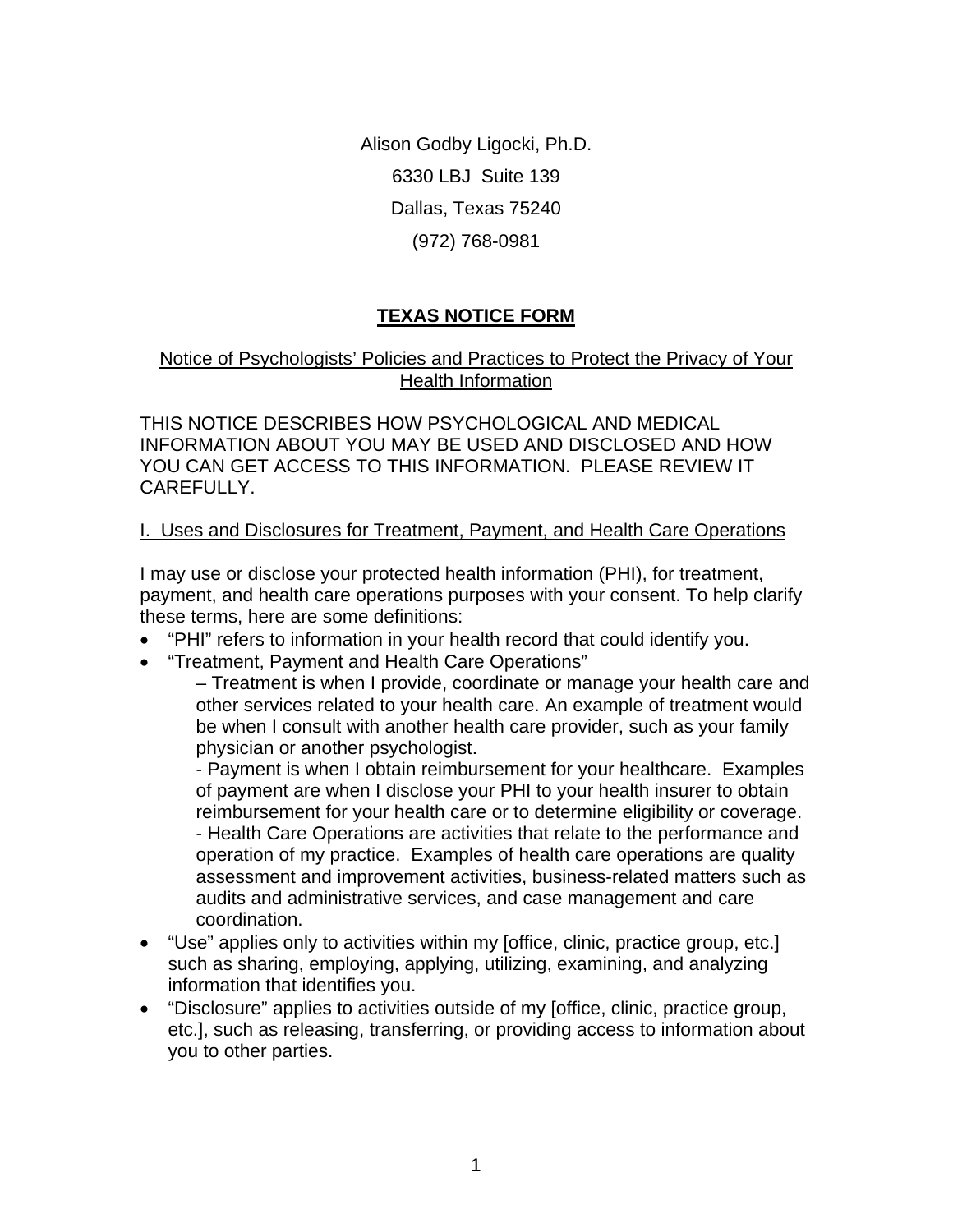# II. Uses and Disclosures Requiring Authorization

I may use or disclose PHI for purposes outside of treatment, payment, and health care operations when your appropriate authorization is obtained. An "authorization" is written permission above and beyond the general consent that permits only specific disclosures. In those instances when I am asked for information for purposes outside of treatment, payment and health care operations, I will obtain an authorization from you before releasing this information. I will also need to obtain an authorization before releasing your psychotherapy notes. "Psychotherapy notes" are notes I have made about our conversation during a private, group, joint, or family counseling session, which I have kept separate from the rest of your medical record. These notes are given a greater degree of protection than PHI.

You may revoke all such authorizations (of PHI or psychotherapy notes) at any time, provided each revocation is in writing. You may not revoke an authorization to the extent that (1) I have relied on that authorization; or (2) if the authorization was obtained as a condition of obtaining insurance coverage, and the law provides the insurer the right to contest the claim under the policy.

#### III. Uses and Disclosures with Neither Consent nor Authorization

I may use or disclose PHI without your consent or authorization in the following circumstances:

- Child Abuse: If I have cause to believe that a child has been, or may be, abused, neglected, or sexually abused, I must make a report of such within 48 hours to the Texas Department of Protective and Regulatory Services, the Texas Youth Commission, or to any local or state law enforcement agency.
- Adult and Domestic Abuse: If I have cause to believe that an elderly or disabled person is in a state of abuse, neglect, or exploitation, I must immediately report such to the Department of Protective and Regulatory Services.
- **Health Oversight: If a complaint is filed against me with the State Board of** Examiners of Psychologists, they have the authority to subpoena confidential mental health information from me relevant to that complaint.
- Judicial or Administrative Proceedings: If you are involved in a court proceeding and a request is made for information about your diagnosis and treatment and the records thereof, such information is privileged under state law, and I will not release information, without written authorization from you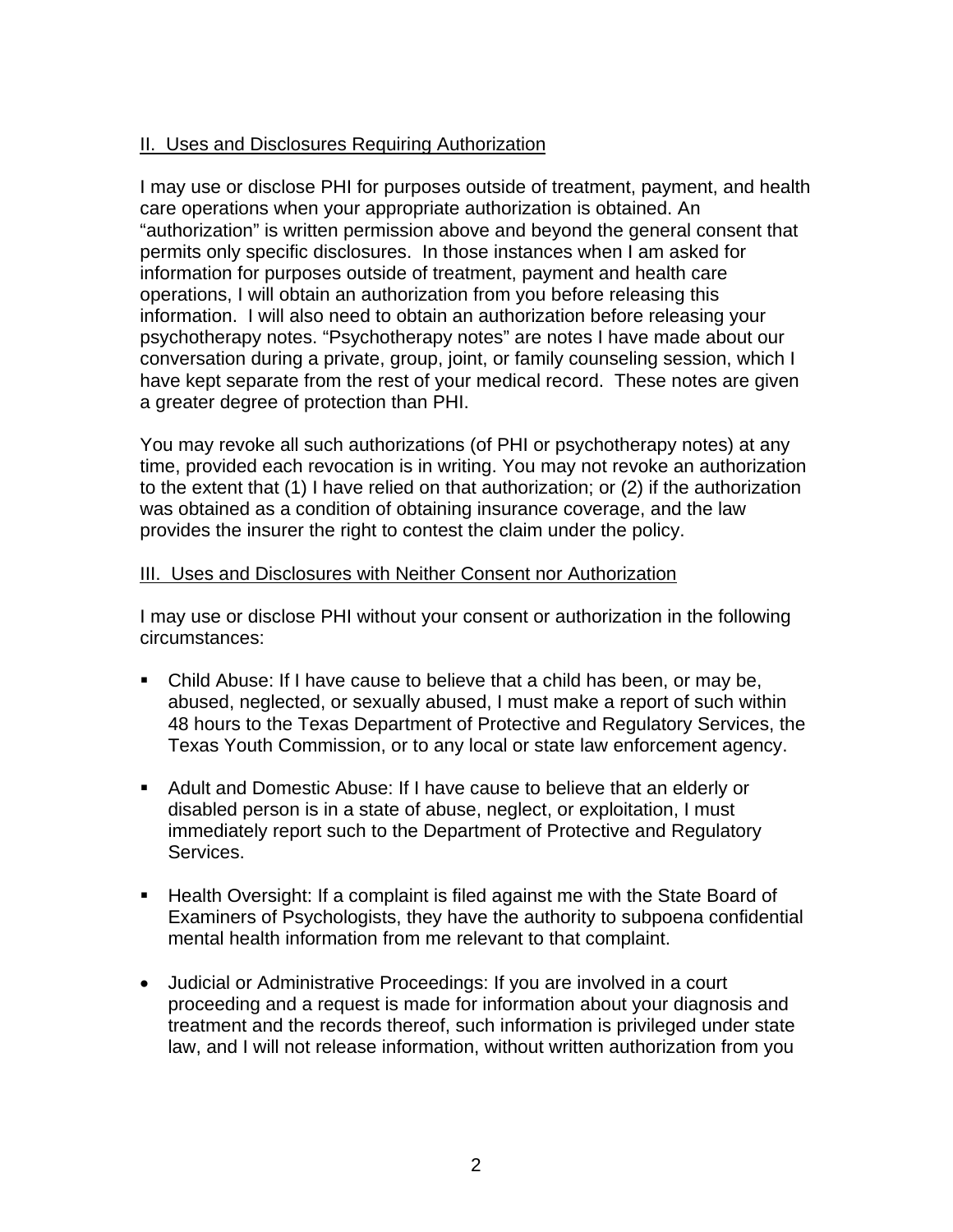or your personal or legally appointed representative, or a court order. The privilege does not apply when you are being evaluated for a third party or where the evaluation is court ordered. You will be informed in advance if this is the case.

- Serious Threat to Health or Safety: If I determine that there is a probability of imminent physical injury by you to yourself or others, or there is a probability of immediate mental or emotional injury to you, I may disclose relevant confidential mental health information to medical or law enforcement personnel.
- Worker's Compensation: If you file a worker's compensation claim, I may disclose records relating to your diagnosis and treatment to your employer's insurance carrier.

# IV. Patient's Rights and Psychologist's Duties

#### Patient's Rights:

- Right to Request Restrictions –You have the right to request restrictions on certain uses and disclosures of protected health information about you. However, I am not required to agree to a restriction you request.
- Right to Receive Confidential Communications by Alternative Means and at Alternative Locations – You have the right to request and receive confidential communications of PHI by alternative means and at alternative locations. (For example, you may not want a family member to know that you are seeing me. Upon your request, I will send your bills to another address.)
- Right to Inspect and Copy You have the right to inspect or obtain a copy (or both) of PHI and psychotherapy notes in my mental health and billing records used to make decisions about you for as long as the PHI is maintained in the record. I may deny your access to PHI under certain circumstances, but in some cases you may have this decision reviewed. On your request, I will discuss with you the details of the request and denial process.
- Right to Amend You have the right to request an amendment of PHI for as long as the PHI is maintained in the record. I may deny your request. On your request, I will discuss with you the details of the amendment process.